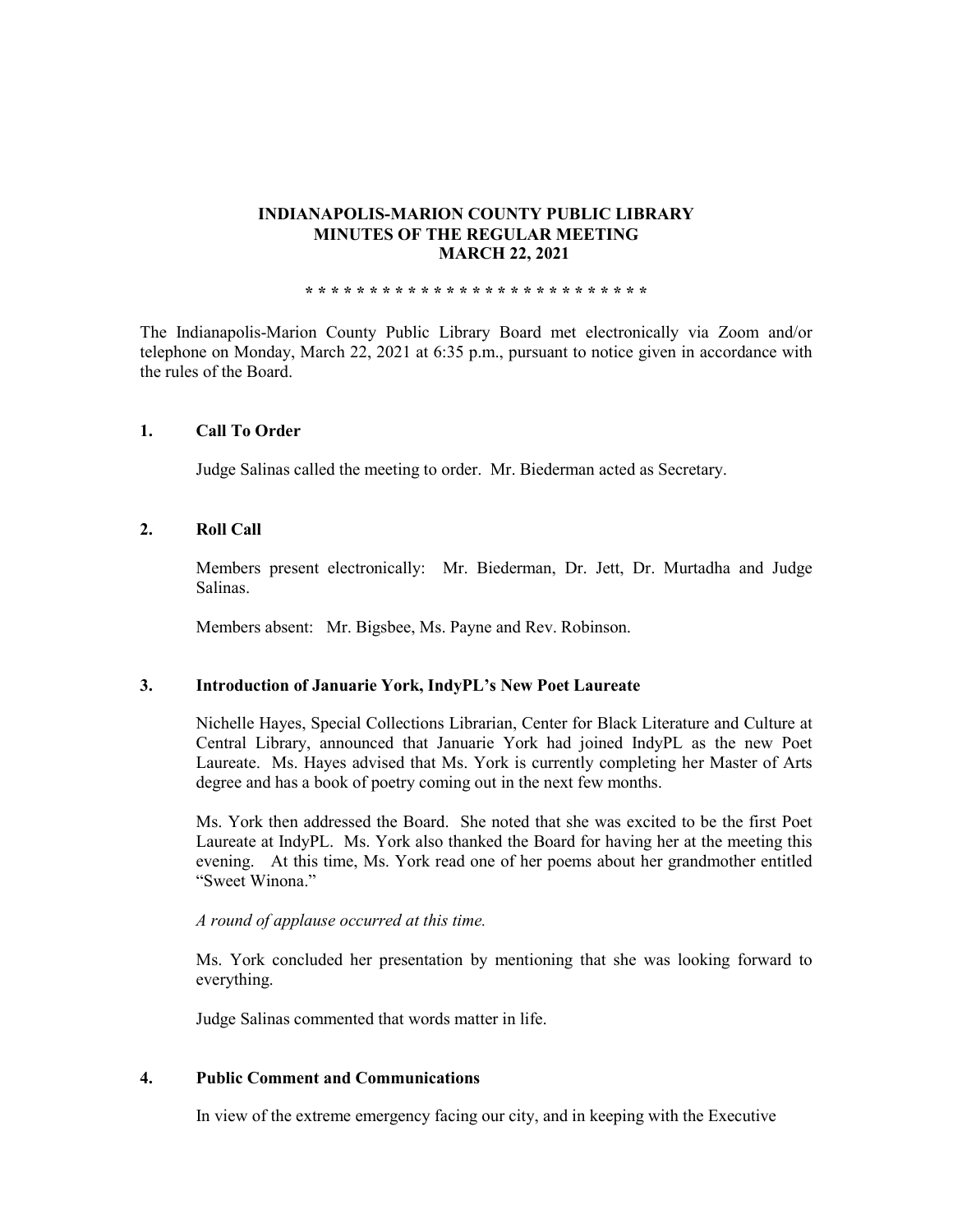Order issued by the Governor, the public was not invited to physically attend the meeting but had the ability to view/listen and/or submit a question/comment to the Regular Meeting via a live stream YouTube link.

At this time, a recent comment received from a patron via the Library's website was read into the record as follows:

### **Comment Submitted By:**

Jo McDermott

As a patron of the library for many years, I am truly disappointed with your decision to waive all late fees. Over two million dollars would have purchased many books. Yes, it may encourage people to come back to check out more books. What if they don't return those? All you are doing is encouraging people to be irresponsible. I took my children to the library since the day they were born and they take their children. We would never dream of keeping a library book.

A very poor decision!

### **5. Approval Of Minutes: Executive Session, Regular and Special Meetings**

### a. **Regular Meeting, February 22, 2021**

The minutes from the Regular Meeting held February 22, 2021 had been distributed to the Board.

The minutes were approved on the motion of Mr. Biederman, seconded by Dr. Jett, and the following roll call vote:

Mr. Biederman – Aye Dr. Jett – Aye Dr. Murtadha – Aye Judge Salinas – Aye

# **COMMITTEE REPORTS**

# **6. Finance Committee (Patricia A. Payne, Chair; Raymond Biederman, Curtis Bigsbee)**

a. **Report of the Treasurer – February 2021**

Ije Dike-Young, Chief Financial Officer, reviewed the Report of the Treasurer that had been distributed to the Board. She also noted that Expenditures are less this year. Repairs and maintenance are lower.

Judge Salinas asked Ms. Dike-Young if the Library was eligible for any of the Covid relief funds.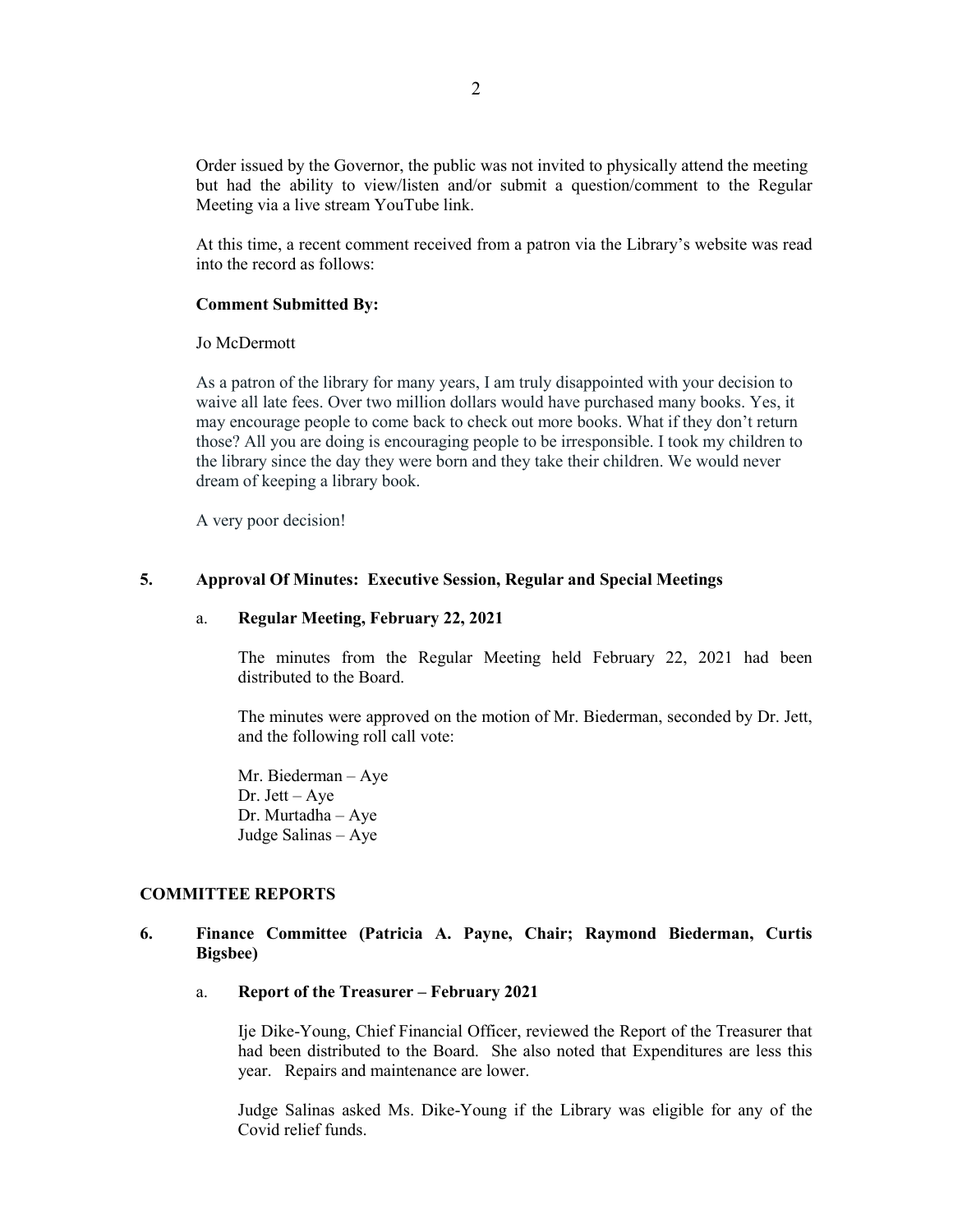Ms. Dike-Young responded that there are grants available and the Library has been looking at several possibilities.

Dr. Murtadha made the motion, which was seconded by Dr. Jett, that the Report of the Treasurer be filed for audit.

The Report of the Treasurer was approved for filing for audit on the following roll call vote:

Mr. Biederman – Aye Dr. Jett – Aye Dr. Murtadha – Aye Judge Salinas – Aye

# **7. Diversity, Policy and Human Resources Committee (Curtis W. Bigsbee, Chair; Patricia A. Payne, Rev. T. D. Robinson)**

Judge Salinas announced that the Committee did not have a report this month.

### **8. Facilities Committee (Dr. Terri Jett, Chair; Curtis Bigsbee, Dr. Khaula Murtadha)**

# a. **Fort Ben Branch Project**

Sharon Smith, Facilities Director, reminded the Board that the Library has been working on this project since 2017.

Kevin Huse from Ratio Architects leads the design for the Project and Skillman Corporation and Davis & Associates is providing the construction management services.

At this time, Mr. Huse, along with Kimberly Brown-Harden, who has been selected as the Branch Manager for Fort Ben, reviewed various aspects of the Project. Drawings and pictures were displayed and there was discussion about the community meetings held with regard to the Project. There was also discussion on the steps used for community engagement on the Project.

It was noted that the budget for the Project is approximately \$9.7 million and completion is scheduled for the first quarter of 2023.

b. **Resolution 14 – 2021** (AMENDED Approval to Further Consider Responses to Request for Proposal for Lawn Care and Landscaping Services)

Ms. Smith advised that there have been a number of questions were raised about the bids received for the lawn care and landscaping services. It has been decided that the Committee needs additional information before a final decision is made.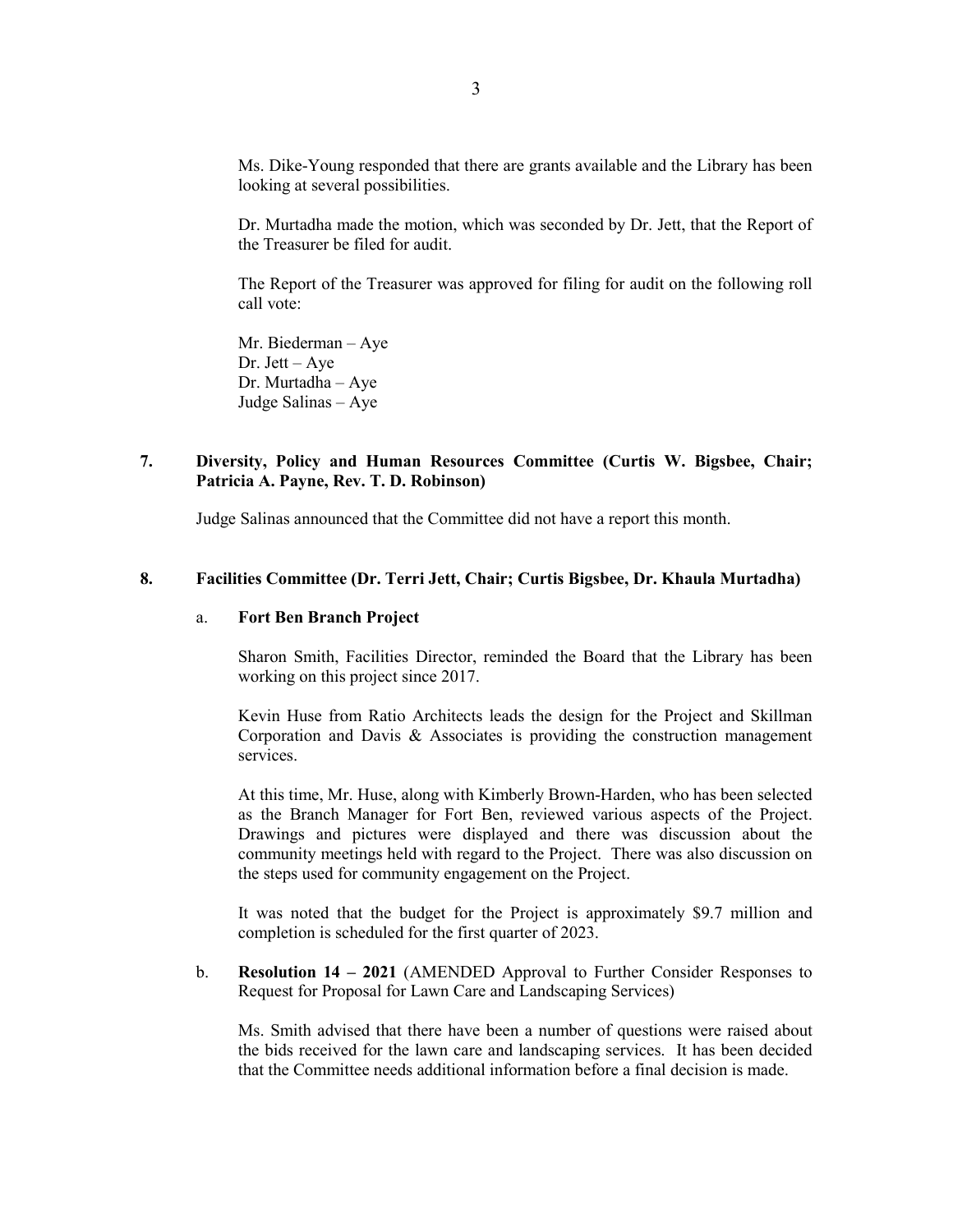Russell Brown, the Library's attorney, noted that the bids will be sent back to an Evaluation Committee to obtain more info. After that information is received, the Facilities Committee will be prepared to make a recommendation for a vendor which would then be ratified at the April Board Meeting.

Judge Salinas mentioned that he is in favor of this process as it has been outlined. Mr. Biederman agreed.

Dr. Murtadha thanked Dr. Jett for working to get this review going. Dr. Jett confirmed that she wanted the full Board to have all the information necessary to make a correct and informed decision on this matter.

After full discussion and careful consideration of AMENDED Resolution 14 – 2021, the resolution was adopted on the motion of Dr. Jett, seconded by Dr. Murtadha, to approve AMENDED Resolution 14 – 2021, Approval to Further Consider Responses to Request for Proposal for Lawn Care and Landscaping Services.

Resolution 14 – 2021 was approved on the following roll call vote:

Mr. Biederman – Aye Dr. Jett – Aye Dr. Murtadha – Aye Judge Salinas – Aye

The resolution is appended to, and made a part of, these minutes.

# **9. Strategic Planning Committee (Dr. Terri Jett, Chair; Dr. Khaula Murtadha, Judge Jose D. Salinas)**

Dr. Jett noted that she was pleased to announce that the Library's 2021 – 2023 Strategic Plan is now final and has been published. In that regard, the Strategic Planning Committee is now officially disbanded.

### a. **Presentation of 2021 – 2023 Strategic Plan**

Garrett Mason, Strategic Planning and Assessment Officer, then displayed and discussed the Library's 2021 – 2023 Strategic Plan which had been included in the Board packet. He pointed out that information on the Library's Capital Projects and the Library Foundation had been incorporated into the Plan.

He also thanked Joe Backe, the Library's Communications Director, for his work on the Plan.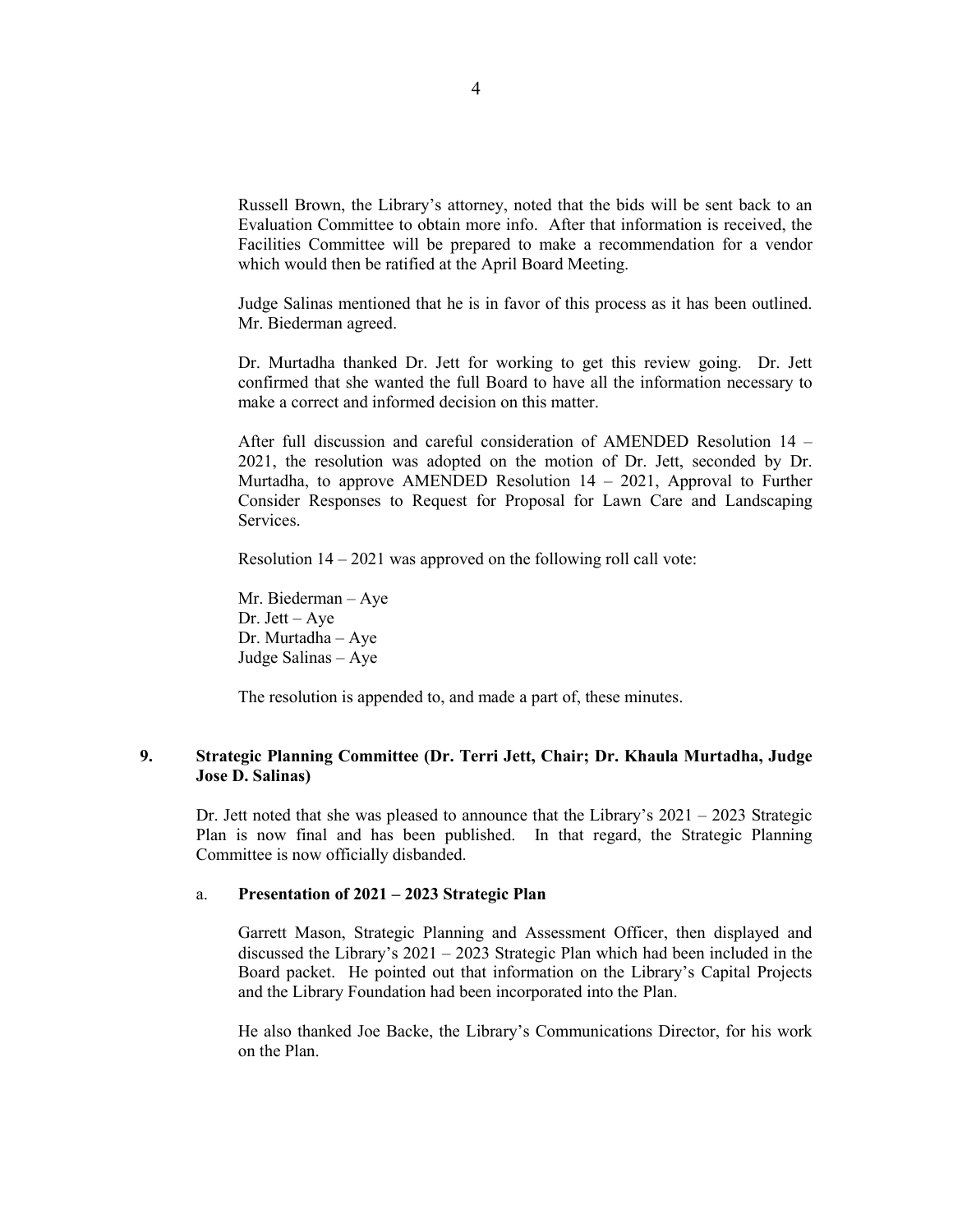# **10. Library Foundation Update**

### **March 2021 Library Foundation Update and Presentation of Strategic Plan**

Roberta Jaggers, President of the Indianapolis Public Library Foundation, shared information contained in the March 2021 Update.

#### **Donors**

The Foundation thanks 147 donors who made gifts last month. The following are the top corporate and Foundation contributors.

Christel DeHaan Family Foundation Indiana University School of Medicine Lacy Foundation Lilly Endowment Inc. Ritz Charles Inc.

### **Program Support**

This month we are proud to provide funding for the following Library programs. All programs are system-wide unless otherwise noted.

Early Literacy Specialist Ready to Read General Digitization Programs McFadden Lecture World Language Computer Classes

Ms. Jaggers then displayed and discussed the Foundation's  $2021 - 2023$  Strategic Plan that had been included in the packet for the Board's review. Ms. Jaggers commented that the Foundation was excited to support the Library.

She thanked Rev. Robinson, Jacqueline Nytes, the Library's Chief Executive Officer, Mr. Backe and Mr. Mason for their assistance in finalizing the Plan.

Hard copies of the Plan will be made available to everyone.

# **11. Report Of The Chief Executive Officer**

## a. **Confirming Resolutions:**

## 1) **Resolution Regarding Finances, Personnel and Travel (15 – 2021)**

Ms. Nytes mentioned that the resolution was routine and there was no travel this month.

Dr. Murtadha made the motion, which was seconded by Mr. Biederman, to approve Resolution 15 – 2021, the Resolution Regarding Finances, Personnel and Travel.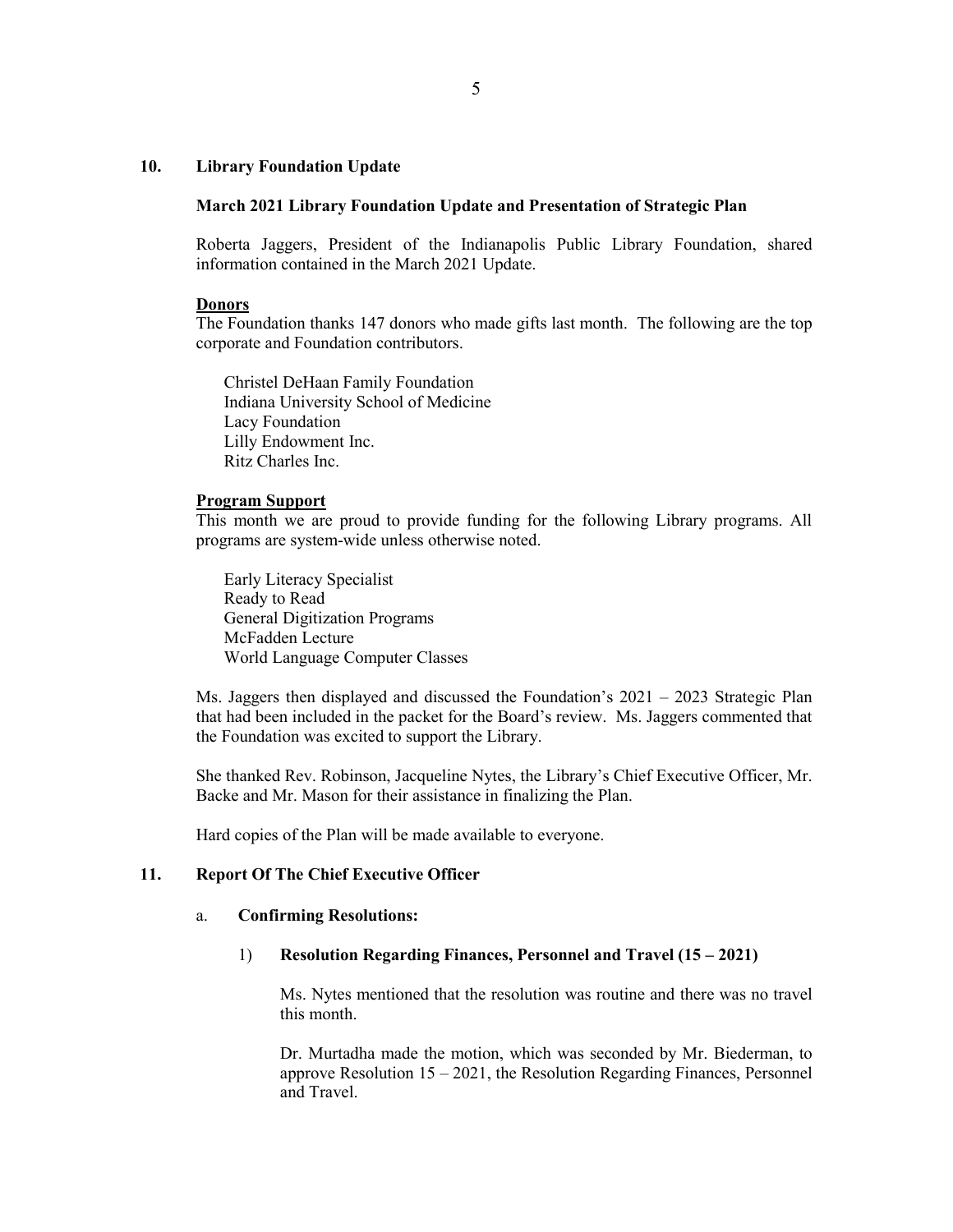Resolution  $15 - 2021$  was approved on the following roll call vote:

Mr. Biederman – Aye Dr. Jett – Aye Dr. Murtadha – Aye Judge Salinas – Aye

The resolution is appended to, and made a part of, these minutes.

# b. **Discussion of Potential Adoption of Virtual Meetings Language**

Ms. Nytes asked Mr. Brown to discuss the bills currently being considered in the Indiana legislature concerning virtual meetings.

Mr. Brown talked about SB 369 and HB 1437. These bills create a framework for governing bodies regarding electronic participation at board meetings. Governing bodies must establish written rules regarding attendance and record keeping for virtual meetings. These bills may limit IndyPL's ability to host board meetings completely virtually. SB 369 passed the Senate unanimously and HB 1437 passed the House with a vote of 86-7.

# **UNFINISHED BUSINESS**

**12.** None.

## **NEW BUSINESS**

**13.** None.

## **AGENDA BUILDING**

**14. Future Agenda Items –** This time was made available for discussion of items not on the Agenda which were of interest to Library Board members and the opportunity was given

to suggest items that should be included on future Library Board Meeting Agendas.

Items suggested for upcoming Board Agendas are as follows:

**April 2021 -** None

# **INFORMATION**

**15. Materials** 

There were no materials available to distribute to the Board